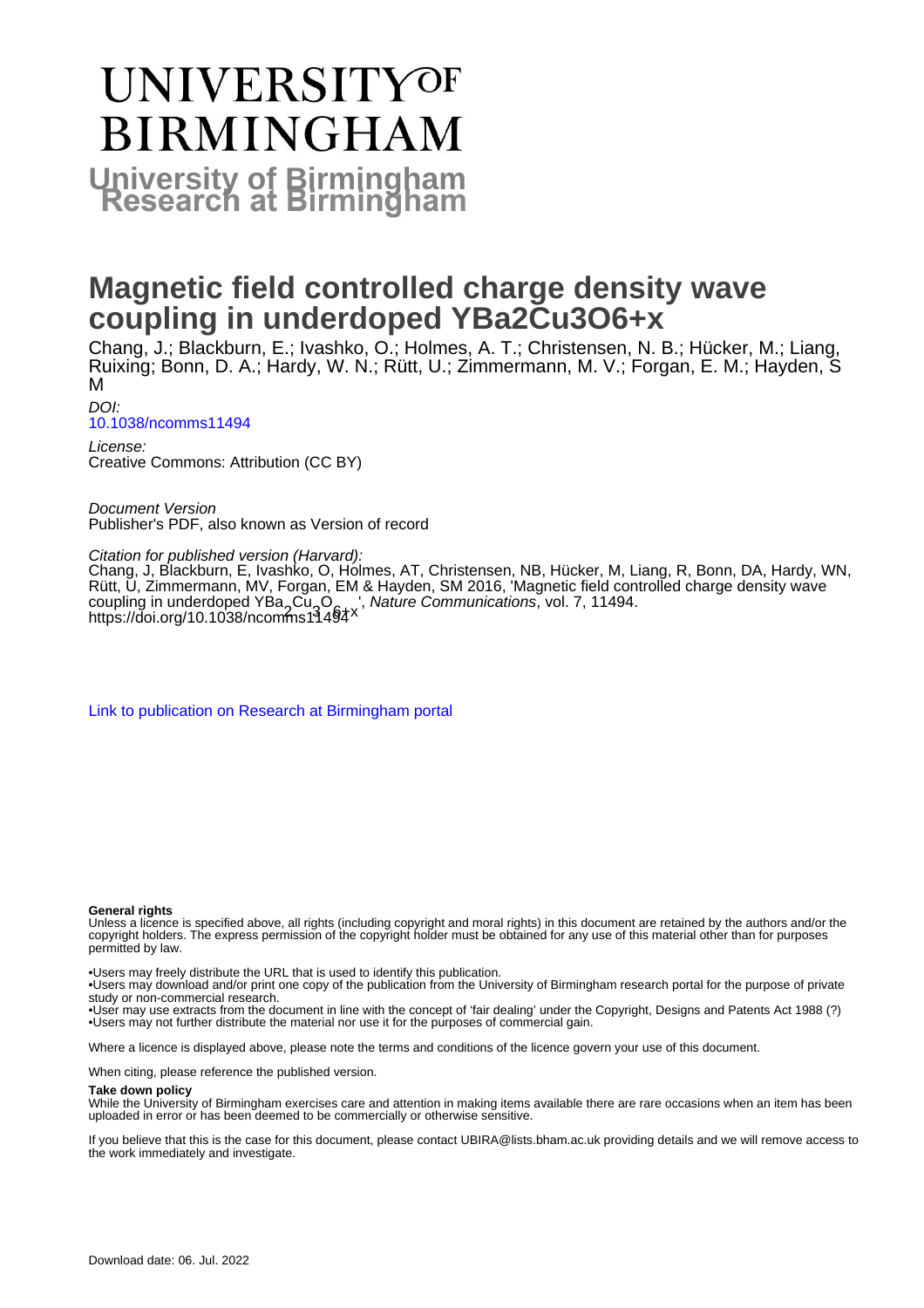

### ARTICLE

Received 17 Feb 2016 | Accepted 1 Apr 2016 | Published 5 May 2016

DOI: 10.1038/ncomms11494 **OPEN**

## Magnetic field controlled charge density wave coupling in underdoped YBa<sub>2</sub>Cu<sub>3</sub>O<sub>6 + x</sub>

J. Chang<sup>1</sup>, E. Blackburn<sup>2</sup>, O. Ivashko<sup>1</sup>, A.T. Holmes<sup>3</sup>, N.B. Christensen<sup>4</sup>, M. Hücker<sup>5</sup>, Ruixing Liang<sup>6,7</sup>, D.A. Bonn<sup>6,7</sup>, W.N. Hardy<sup>6,7</sup>, U. Rütt<sup>8</sup>, M.v. Zimmermann<sup>8</sup>, E.M. Forgan<sup>2</sup> & S.M. Hayden<sup>9</sup>

The application of magnetic fields to layered cuprates suppresses their high-temperature superconducting behaviour and reveals competing ground states. In widely studied underdoped YBa<sub>2</sub>Cu<sub>3</sub>O<sub>6+x</sub> (YBCO), the microscopic nature of field-induced electronic and structural changes at low temperatures remains unclear. Here we report an X-ray study of the high-field charge density wave (CDW) in YBCO. For hole dopings  $\sim$  0.123, we find that a field  $(B \sim 10 \text{ T})$  induces additional CDW correlations along the CuO chain (b-direction) only, leading to a three-dimensional (3D) ordered state along this direction at  $B \sim 15$  T. The CDW signal along the a-direction is also enhanced by field, but does not develop an additional pattern of correlations. Magnetic field modifies the coupling between the CuO<sub>2</sub> bilayers in the YBCO structure, and causes the sudden appearance of the 3D CDW order. The mirror symmetry of individual bilayers is broken by the CDW at low and high fields, allowing Fermi surface reconstruction, as recently suggested.

<sup>&</sup>lt;sup>1</sup> Physik-Institut, Universität Zürich, Winterthurerstrasse 190, Zürich CH-8057, Switzerland. <sup>2</sup> School of Physics and Astronomy, University of Birmingham, Birmingham B15 2TT, UK.<sup>3</sup> European Spallation Source ERIC, Box 176, Lund SE-221 00, Sweden. <sup>4</sup> Department of Physics, Technical University of Denmark, Kongens Lyngby DK-2800, Denmark. <sup>5</sup> Condensed Matter Physics & Materials Science Department, Brookhaven National Lab, Upton, New York 11973, USA.  $6$  Department of Physics & Astronomy, University of British Columbia, Vancouver V6T-1Z1, Canada. <sup>7</sup> Canadian Institute for Advanced Research, Toronto M5G-1Z8, Canada. 8Deutsches Elektronen-Synchrotron DESY, 22603 Hamburg, Germany. 9H.H. Wills Physics Laboratory, University of Bristol, Bristol BS8 1TL, UK. Correspondence and requests for materials should be addressed to J.C. (email: [johan.chang@physik.uzh.ch](mailto:johan.chang@physik.uzh.ch)) or to S.M.H. (email: [s.hayden@bristol.ac.uk](mailto:s.hayden@bristol.ac.uk)).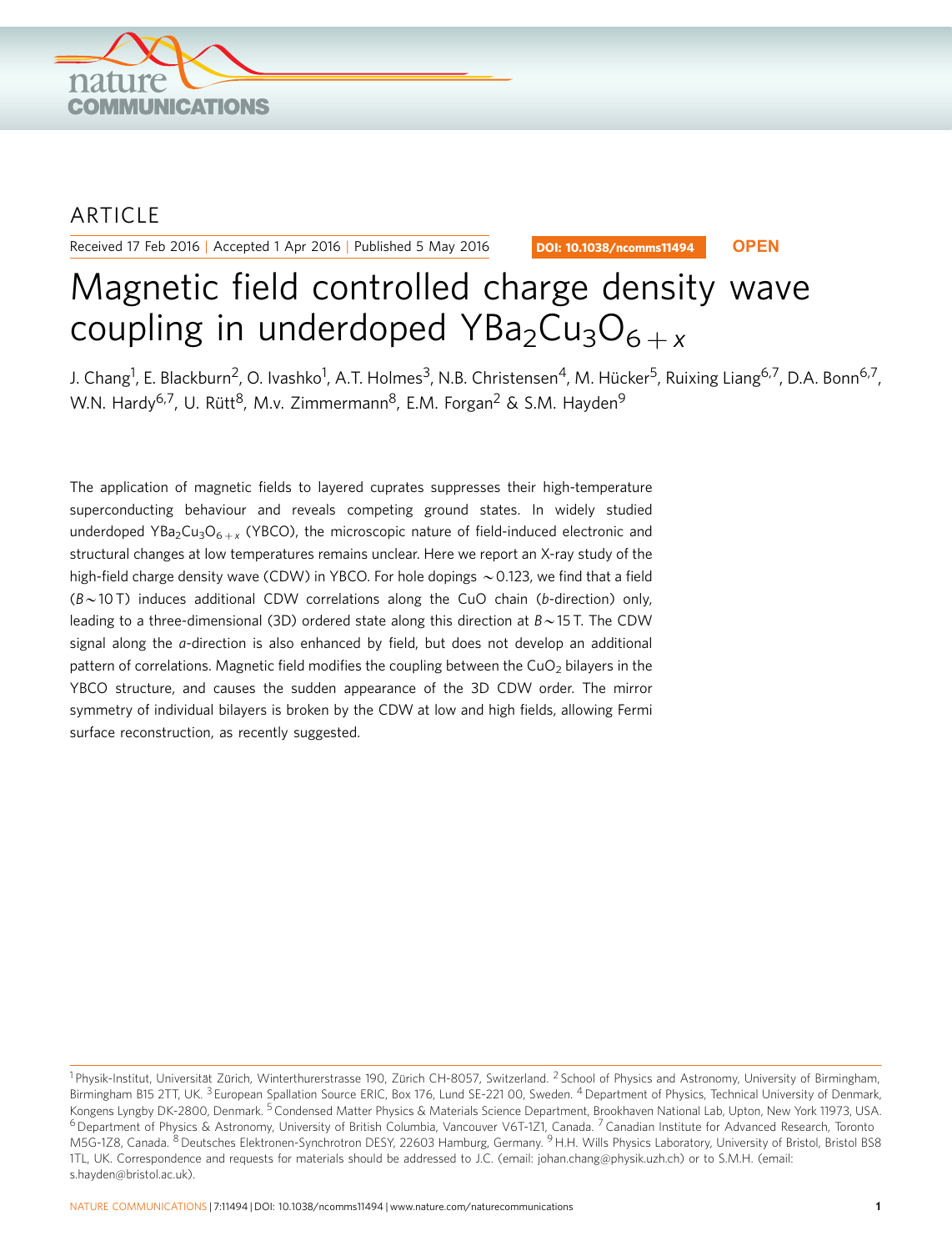harge density wave  $(CDW)$  correlations<sup>1</sup>, that is, periodic modulations of the electronic charge density accompanied by a periodic distortion of the atomic lattice, have long been known to exist in underdoped La-based cuprate high-temperature superconductors<sup>[2,3](#page-6-0)</sup>. More recently, it has been found that charge order is a universal property of underdoped high-temperature cuprate superconductors $4-11$ . CDW correlations appear typically at temperatures well above the superconducting transition temperature  $T_c$ . Cooling through  $T_c$  suppresses the CDW and leads to a state, in which the superconducting and CDW order parameters are intertwined and competing[12–14.](#page-6-0)

The application of magnetic fields suppresses superconductivity. In the case of underdoped  $YBa<sub>2</sub>Cu<sub>3</sub>O<sub>6+x</sub>$  (YBCO), a number of changes in electronic properties have been reported in the field range  $B \approx 10-20$  T. For example, new splittings occur in NMR spectra<sup>11,15</sup>, ultrasound shows anomalies in the elastic constants<sup>[16](#page-6-0)</sup> and the thermal Hall effect suggests that there is an electronic reconstruction<sup>[17](#page-6-0)</sup>. At larger fields,  $B \gtrsim 25$  T a normal state with quantum oscillations  $(QO)^{18}$  and coherent transport along the  $c$  axis<sup>[19](#page-6-0)</sup> is observed. The existence of QO, combined with a high-field negative Hall and Seebeck effect, is most easily understood in terms of electron pockets $9,20-23$ .

Fields  $B \approx 10-20$  T also cause changes in the CDW order that can be seen by X-ray measurements. Initial experiments<sup>[5](#page-6-0)</sup> showed that a magnetic field causes an enhancement of the diffuse CDW scattering<sup>[5,8](#page-6-0)</sup>. A recent X-ray free-electron laser experiment<sup>[24](#page-6-0)</sup> has shown that a magnetic field of  $B \ge 15$  T induces a new CDW Bragg peak, with a propagation vector along the  $b$  axis, corresponding to an extended range of ordering along the c axis and an in-phase correlation of the CDW modulation between the neighbouring bilayers.

It is important to determine the nature of the CDW correlations induced by the magnetic field in YBCO and their relationship to the electronic properties. Of particular interest are the high-field CDW phase diagram and whether a field also induces new CDW order propagating along the a axis. We have therefore used hard X-ray scattering measurements to determine the evolution of the CDW correlations, with magnetic fields up to 16.9 T for several doping levels. Here we investigate the CDW for propagation vectors along the crystallographic  $a$ - and b-directions, allowing us to extend the pulsed-field  $measurable<sup>24</sup>$  $measurable<sup>24</sup>$  $measurable<sup>24</sup>$  and identify new field-induced anisotropies in the CDW. By measuring the profile of the diffuse CDW scattering as a function of field, we show that the CDW inter-bilayer coupling along the  $c$  axis is strongly field dependent. We also show that field-induced changes in the CDW can be associated with many of the anomalies $11,15-17,25$  observed in electronic properties. In particular, the  $B-T$  phase diagram has two boundary lines associated with the formation of high-field CDW order. Our data also provides insight into the likely high-field structure of the CDW (in the normal state) that is relevant to describe the Fermi surface reconstruction leading to QO.

#### Results

Charge density wave order in YBCO. The CDW correlations in the cuprates have propagation vectors with the in-plane components parallel to the Cu–O bonds and periodicities of  $3-4a$  depending on the system<sup>2,3,5,8</sup>. YBCO shows a superposition of modulations localized near the  $CuO<sub>2</sub>$  bilayers, with basal plane components of their propagation vectors along both *a* and *b*:  $\mathbf{q}_a = (\delta_a, 0, 0)$  and  $\mathbf{q}_b = (0, \delta_b, 0)$  with correlation lengths up to  $\xi_a \approx 70 \text{ Å} \approx 20a$ . Both  $\mathbf{q}_a$  and  $\mathbf{q}_b$  CDWs have ionic displacements perpendicular to the  $CuO<sub>2</sub>$  bilayers combined with

displacements parallel to these planes, which are  $\pi/2$  out of phase[26](#page-6-0). These give rise to scattering along lines in reciprocal space given by  $\mathbf{Q}_{\text{CDW}} = n\mathbf{a}^* + m\mathbf{b}^* + \ell \mathbf{c}^* \pm \mathbf{q}_{ab}$ , where *n* and *m* are integers. The distribution of the scattered intensity along  $\ell$ depends on the relative phase of the CDW modulations in the bilayers stacked along the c-direction. In zero magnetic field, there is weak correlation of phases in neighbouring bilayers and we observe scattered intensity spread out along the  $c^*$ direction, peaked at  $\ell \approx 0.5 - 0.6$ . This is illustrated by our X-ray measurements on YBCO<sub>6.67</sub> ( $P = 0.123$ ,  $T_c = 67$  K and ortho-VIII CuO-chain ordering), shown in [Fig. 1a,f.](#page-3-0) Note that the strong scattering around  $\overline{Q} \sim (13/8,0,0)$  in [Fig. 1a,b](#page-3-0) is due the CuO-chain ordering, which does not change with field, and can be subtracted, as in [Fig. 1c,d](#page-3-0). By taking cuts through the data, we obtain the intensity of the CDW scattering versus  $\ell$  for the  $q_a$  and  $q<sub>b</sub>$  positions ([Fig. 1e,j\)](#page-3-0).

Field-induced anisotropic CDW correlations. [Figure 1](#page-3-0) shows that the effect of applying a magnetic field is very different for two components  $(q_a \text{ and } q_b)$  of the CDW. For the  $q_a$ component of the correlations ([Fig. 1b](#page-3-0)), the rod of scattering becomes stronger with no discernible change in the  $\ell$  width or position of the maximum, that is, the correlations simply become stronger. In contrast, for the  $q_b$  correlations, [\(Fig. 1i](#page-3-0)) we see two qualitative changes. First, at  $B \approx 10$  T, the rod of diffuse scattering becomes broader in  $\ell$  and its peak position begins to move to larger  $\ell$ . Second, at  $B \approx 15$  T, a new peak (shaded pink and first reported in [ref. 24](#page-6-0)) appears centred on  $\ell = 1$ , but only for the  $q_b$  component. The new peak indicates that the sample has regions, where the CDW modulation is in phase in neighbouring bilayers and is coherent in three spatial directions. These regions would have a typical length along the c axis of  $\xi_c \approx 47$  Å.

Structure of the three-dimensional CDW order. We measured the intensity of the new three-dimensional (3D) CDW order in 14 different Brillouin zones. These data (Supplementary Note 3; Supplementary Table 1 and 2) are consistent with the high-field CDW structure of an individual bilayer being unchanged from that determined at zero field<sup>[26](#page-6-0)</sup>. Both low- and high-field structures break the mirror symmetry of a bilayer, but in the high-field structure ([Fig. 2a,d](#page-4-0)), the atomic displacements in adjacent bilayers are in phase. Thus, the high-field order has  $\mathbf{q}_b = (0,\delta_b,0)$ ; however, its structure yields zero CDW intensity for  $\ell = 0$  and nonzero for  $\ell = 1$  positions, as we observe (Supplementary Fig. 4). The relationship between the CDW structures at low and high field is to be expected, since the coupling between the two  $CuO<sub>2</sub>$  planes in a bilayer will be stronger than coupling with another bilayer. For the other basal plane direction, no CDW signal was found at  $\mathbf{q} = (\delta_a, 0, 0)$  or  $(\delta_a, 0, 1)$  for  $B \le 16.9$  T ([Fig. 3c](#page-4-0)).

The phase diagram and 3D CDW precursor correlations. The  $\ell$ -dependent profiles in [Fig. 1e,j](#page-3-0) contain information about the correlation between the phases of the CDW modulation in the bilayers stacked along the *c* axis. For  $B = 0$ , the broad  $\ell \approx 0.5 - 0.6$ peaks in [Fig. 1e,j](#page-3-0) for  $q_a$  and  $q_b$  indicate that the CDW phase is weakly anti-correlated between neighbouring bilayers. On increasing the field above  $B \approx 10$  T, the  $\ell$ -profile of the  $q_b$ correlations evolves. The onset of this evolution can be seen as an increase in the intensity of the scattering at  $(0,4-\delta_b,1)$ , see [Fig. 4c,](#page-5-0) signalling the introduction of new  $c$  axis correlations. This change is accompanied by a growth of correlations along the  $b$  axis, as shown by the increase in the correlation length  $\xi_{b,\ell=1}$  measured by the peak width of scans parallel to  $\mathbf{b}^*$  through the  $(0,4-\delta_b,1)$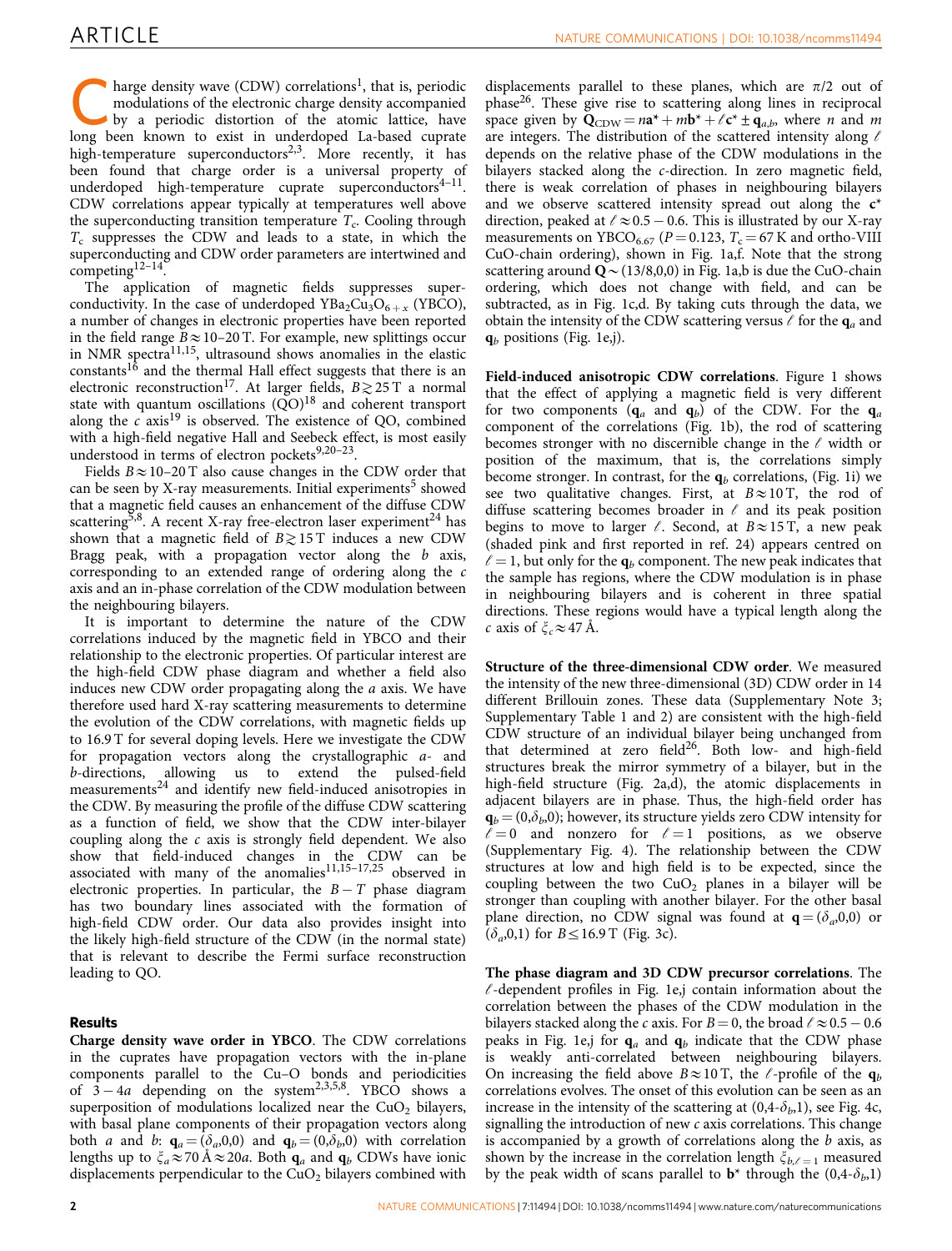<span id="page-3-0"></span>

Figure 1 | Charge density wave correlations induced by a magnetic field in YBa<sub>2</sub>Cu<sub>3</sub>O<sub>6.67</sub>. A magnetic field applied along the c axis introduces new CDW correlations propagating along both CuO bond directions a and b in the CuO<sub>2</sub> planes. (a,b,f–i) Raw X-ray scattering intensity data for the  $(h, 0, l)$  (a,b) and  $(0, k, \ell)$  (f-i) planes for magnetic fields  $0 \leq B \leq 16.5$  T. Strong features in (a,b) are due to CuO chain scattering. (c,d) Field-induced scattering for  $(h, 0, \ell)$ . (e,j) CDW intensity along lines  $\mathbf{Q} = n\mathbf{a}^* + m\mathbf{b}^* \pm \mathbf{q}_{a,b} + \ell \mathbf{c}^*$  isolated from data such as  $(a,b,f-i)$ . The CDW intensity has been isolated by fitting peaks due to the CDW and other structural features to a series of h- or k-cuts through data such as (a,b,f-i). CDWs propagating along the a axis (a-e) within individual bilayers become stronger without changing phase relationship with neighbouring bilayers. Those propagating along b axis (f-j) become in phase with neighbouring bilayers, which changes the profile in  $\ell$ . The shaded areas in (j) show: weakly anti-correlated CDW (grey); 3D CDW precursor correlations (blue); and 3D CDW order (red). Error bars are s.d.'s determined by counting statistics. We describe reciprocal space as  $\mathbf{Q} = h\mathbf{a}^* + k\mathbf{b}^* + \ell\mathbf{c}^*$ , where Ideally mod (a<sup>\*</sup>) =  $2\pi/a$ , a = 3.81 Å, b = 3.87 Å and c = 11.72 Å.

position ([Fig. 4e\)](#page-5-0). We describe this state as 3D CDW precursor correlations. The onset temperature  $T \approx 65$  K of the precursor correlations at high field ( $B = 16.5$  T) may be determined from the increase in  $\xi_{b,\ell=1}$  and the scattering intensity at the  $(0,4-\delta_b,1)$ position [\(Fig. 4c,e](#page-5-0)). This allows us to designate a region of the  $B-T$  phase diagram [\(Fig. 5\)](#page-5-0).

At higher fields,  $B \ge 15$  T, a peak (shaded pink in Fig. 1j) develops abruptly in the  $\ell$ -profile at  $\ell = 1$ . The abrupt onset of the peak signals a rapid growth of the c axis correlation length  $\zeta_c$ ([Fig. 4d,e](#page-5-0)). The growth of correlations in one spatial direction followed by growth in a second direction is typical of systems, with anisotropic coupling. Another CDW system that shows this behaviour<sup>[27](#page-6-0)</sup> is NbSe<sub>3</sub>. Large correlated regions develop first in planes, where the order parameter is most strongly coupled. These act to amplify the coupling in the remaining direction. In case of YBCO $_{6.67}$ , the in-plane correlation length continues to grow down to low temperatures with  $\zeta_{b,\ell=1} = 80b = 310 \,\text{\AA}$ (at  $\sim$  10 K and 16.5 T). The c axis correlation length, however, saturates with  $\zeta_{c,\ell=1} = 47 \text{ Å}$  at  $T \approx 30 \text{ K}$ . All these changes together signal the transition to a new phase (see [Fig. 5](#page-5-0) pink region), which we label 3D CDW order identified with a phase transition also seen in ultrasound<sup>[16](#page-6-0)</sup> and thermal Hall effect<sup>[17](#page-6-0)</sup> measurements. At the lowest temperatures,  $T \lesssim 25$  K, we observe ([Fig. 4a\)](#page-5-0) a suppression of the 3D CDW peak intensity signalling a

competition between the superconducting and 3D CDW order parameters.

Previous X-ray<sup>[5,8](#page-6-0)</sup> and NMR<sup>25</sup> measurements on YBCO<sub>6.67</sub> have shown that the weak anti-phase ( $\ell = 1/2$ ) CDW correlations appear at  $T \approx 150$  K. Further NMR anomalies in the form of line splittings<sup>[11,15](#page-6-0)</sup> are observed at  $T \approx 65$  K for  $B = 28.5$  T and at  $B \approx 10$  T for  $T = 2$  K. These anomalies that are displayed on [Fig. 5](#page-5-0) appear to coincide with the onset of the 3D precursor correlations reported here. The fact that NMR sees similar transitions shows that the 3D CDW precursor correlations we observe are static on timescales  $\tau \gtrsim 0.1$  ms. Correlations that are static<sup>25</sup> and short ranged are necessarily controlled by pinning with quenched disorder playing a role.

Doping dependence. We also studied other dopings of YBCO<sub>6+x</sub>. For YBCO<sub>6.60</sub> with hole doping  $P = 0.11$  and ortho-II oxygen chain structure, a very similar onset field ([Fig. 5\)](#page-5-0) and  $c$ axis correlation length  $\xi_c$  were found. In YBCO<sub>6.51</sub> and YBCO<sub>6.75</sub>, no 3D order was observed for  $B \le 16.9$  T ([Fig. 3a](#page-4-0)). However, we do observe the precursor movement of the CDW scattering to higher  $\ell$  implying that this structure is likely to appear at higher fields. Thus, the 3D order is most easily stabilized for doping around  $p = 0.11 - 0.12$  ([Fig. 5b\)](#page-5-0).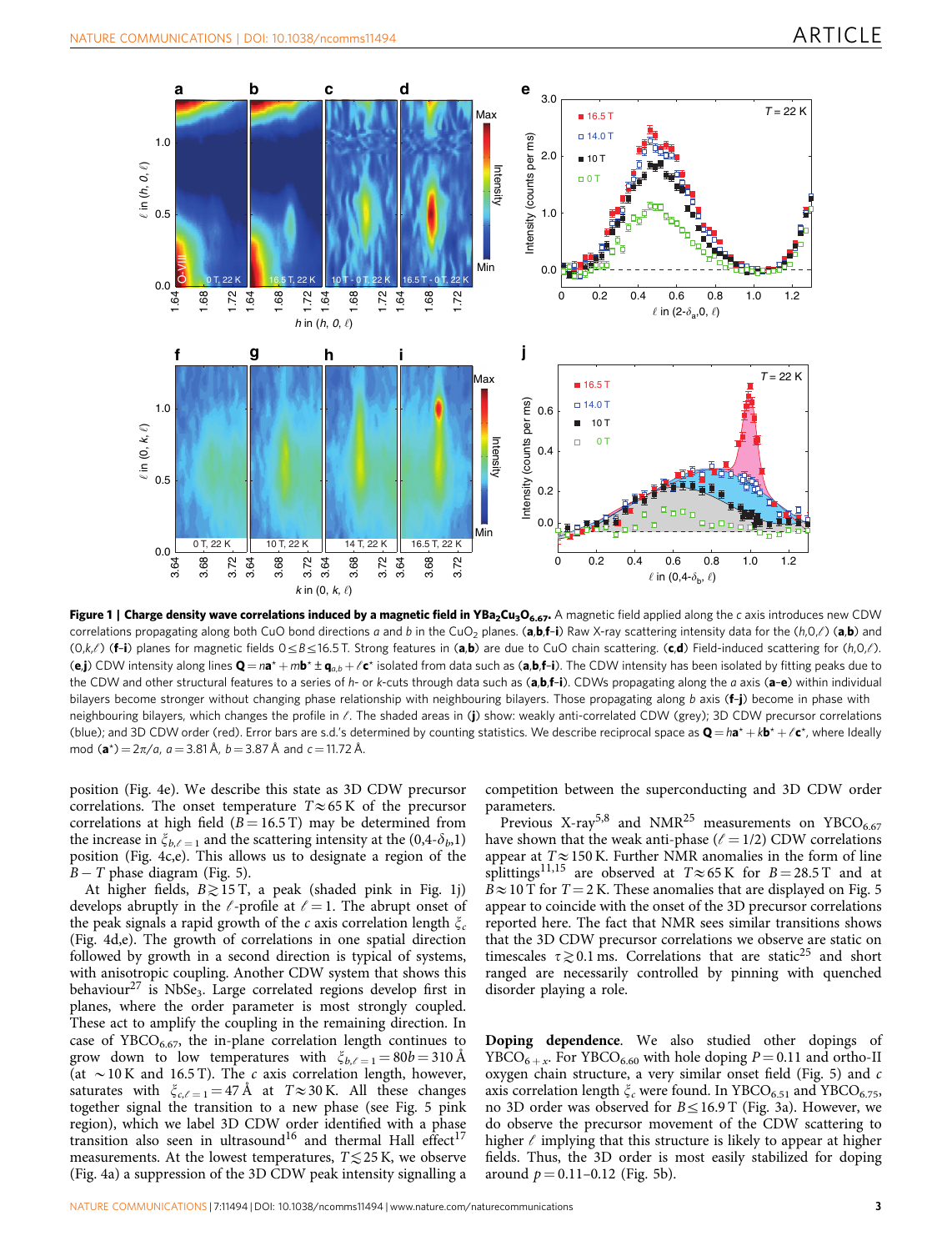<span id="page-4-0"></span>

Figure 2 | Magnetic field effect on c axis correlations in YBa<sub>2</sub>Cu<sub>3</sub>O<sub>6.67</sub>. (a) Schematic of the CDW modulation in a bilayer<sup>26</sup>. Arrows represent the displacement of the planar oxygens. Two phases: A ( $\theta = 0$ ), B ( $\theta = \pi$ ) of the modulation are shown. (b-d) Representative CDW stacking sequences for different fields. (b) ( $B = 0$ ) Weakly anti-correlated and (c) ( $B = 16.5$  T) short-range three-dimensional (3D) order with correlated regions of size  $\xi_{(c)} \approx 4c$ . (d) Weakly pinned fully 3D coherence (large B). (e) Field-dependent parameters determined from fitting data such as [Fig. 1j](#page-3-0) to the Markov model described in Methods: nearest-neighbour coupling ( $\beta$ ); next-nearest-neighbour coupling ( $\gamma$ ); and the proportion of bilayer AA pairs separated by one lattice spacing  $(P_1^{AA})$ . Note  $P_1^{BB} = P_1^{AA}$ . Errors are determined from least square fitting of model to data.



Figure 3 | Doping temperature and field dependence of induced CDW correlations. (a)  $\ell$ -Scans along (0, $\delta_{\rm b}$  $\ell$ ) for different dopings of YBCO at  $T \approx 8$  K and B = 16.9 T showing the field-induced 3D correlations or lack thereof. (b) Temperature dependence of  $\ell$ -scans along  $(0, \delta_{b}/\ell)$  measured on YBCO<sub>6.67</sub> at B = 16.5 T. All curves in (a,b) have been given an arbitrary shift. (c,d) h-Scans through (2- $\delta_a$ ,0,1) and k-scans through (0,4- $\delta_b$ ,1) in YBCO<sub>6.67</sub> for zero field and  $B = 16.5$  T. Error bars are s.d.'s determined by counting statistics.

#### **Discussion**

A feature of the present data is that the  $\ell$ -dependent profiles measured along  $(0, \delta_b, \ell)$  and their field evolution (for example, [Figs 1j and 3a,b\)](#page-3-0) cannot be understood as a superposition of broadened peaks centred at  $\ell = 1/2$  and  $\ell = 1$ . The change in the  $\ell$ -dependence of the intensity represents a variation with field of the stacking of the bilayer CDWs. To interpret these profiles, we use a simple statistical approach based on a Markov chain (Methods; Supplementary Note 2) to model possible CDW stacking sequences along the  $c$  axis and compute the scattering profile as a function of  $\ell$ . A good description of our data is obtained if we assume that the CDW phase difference between neighbouring bilayers is 0 or  $\pi$  (Supplementary Note 1 and 2; Supplementary Fig. 2). The parameters in our model are the

nearest- and next-nearest-neighbour couplings  $\beta$  and  $\gamma$ , where positive values favour the coupled bilayers having the same phase. At  $B = 0$ , the model shows that the broad  $\ell \approx 0.5 - 0.6$  peaks in [Fig. 1e,j](#page-3-0) are due to weakly anti-correlated bilayers (Fig. 2b,e). The field evolution of the  $\ell$ -dependent profiles for  $\mathbf{q}_b$  ([Fig. 1j](#page-3-0)), including the formation of the  $\ell = 1$  peak, may be modelled by a continuous variation of  $\beta$  and  $\gamma$  from anti-phase coupling at low field to same-phase coupling at high field (Fig. 2e). The sign of  $\beta$ changes near the onset of the 3D order at  $B \approx 15$  T. Thus, we find that a c axis magnetic field can control the coupling between the CDWs in neighbouring bilayers. The field control of the coupling most likely arises through the suppression of superconductivity by field. Magnetic field strengthens the correlations along the a axis ([Fig. 1e\)](#page-3-0); however, it does not increase correlation lengths.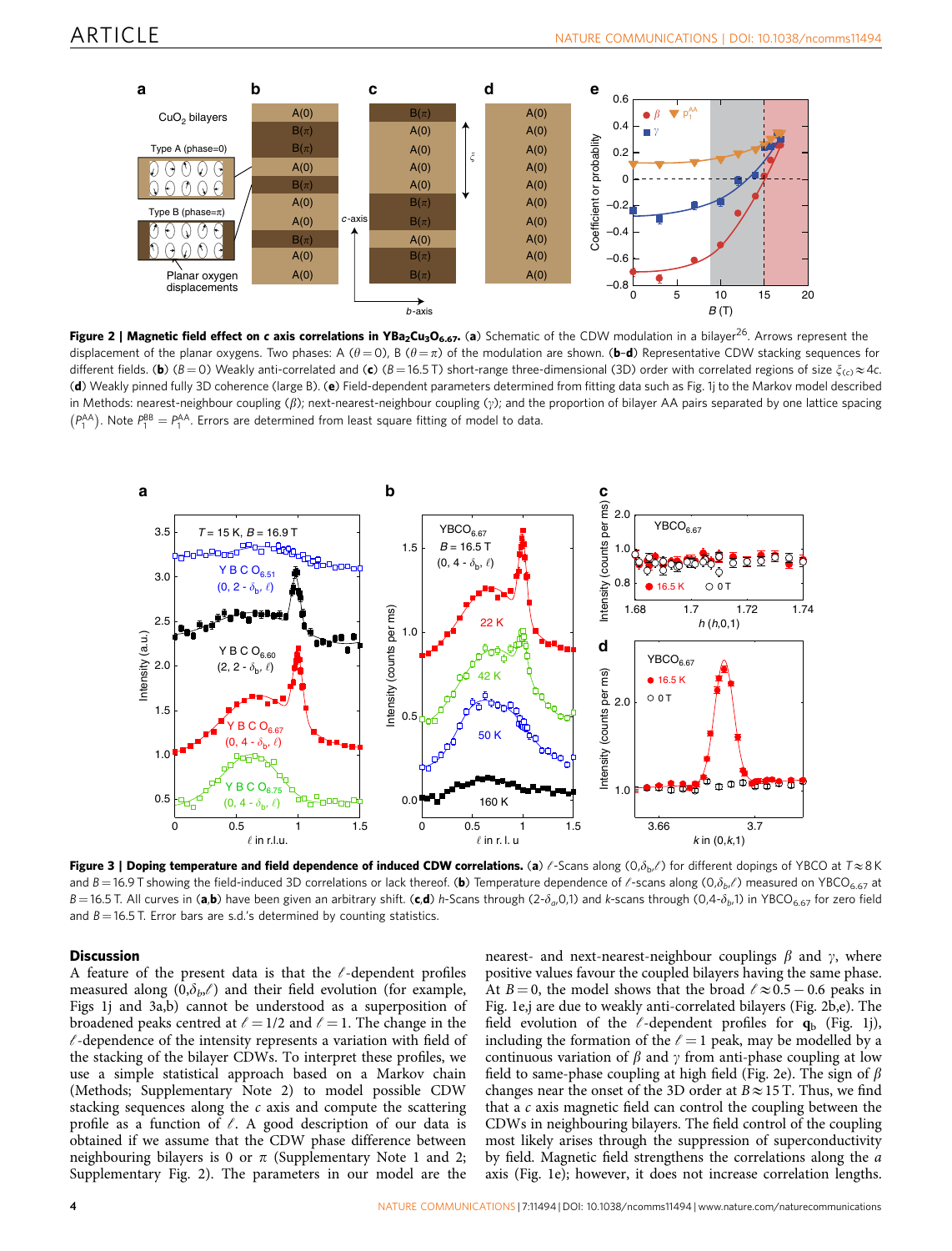<span id="page-5-0"></span>

Figure 4 | Evolution of charge density wave correlation lengths and intensities with magnetic field and temperature in YBa<sub>2</sub>Cu<sub>3</sub>O<sub>6.67</sub>. (a) Intensity of the 3D CDW peak extracted from l-scans through  $\mathbf{Q} = (0,4-\delta_{b}\ell)$  versus temperature at fields as indicated. (b,c) Total CDW intensity determined from k-scans (open circles) and 3D CDW peak intensity determined from  $\ell$ -scans (closed squares) through the (0,4- $\delta_b$ ,1) position. (d,e) Correlation lengths  $\zeta_{b,\ell=1}$ ,  $\zeta_{c,\ell=1}$ ,  $\zeta_{b,\ell=1/2}$  determined from the resolution-corrected peak widths ( $\sigma=\zeta^{-1}$ ) of scans through (0,4- $\delta_{b}$ ,1), (0,4- $\delta_{b}$ ,1) and (0,4- $\delta_{b}$ ,1/2) positions, respectively. The saturation of  $\xi_{c,c=1} = 47$  Å and  $\xi_{b,c=1/2} \sim 100$  Å is likely related to disorder even though it has been shown that  $\xi_{b,c=1/2}$  is insensitive to oxygen disorder<sup>34</sup>. Error bars are s.d.'s of the fit parameters described in the Methods.



Figure 5 | Phase diagram of YBa<sub>2</sub>Cu<sub>3</sub>O<sub>6+x</sub>. The pink shaded areas represent the regions where short-range 3D CDW order exists. Grey bands indicate the regions where growing 3D CDW precursor correlations are observed. (a) Temperature-magnetic field phase diagram. (b) Doping-magnetic field phase diagram. Solid red square points indicate the onset of a 3D CDW order with  $\mathbf{q}_b = (0, \delta_b, 0)$  determined from the variation of the  $\xi_{c,c'=1}$  correlation length and the intensity of the 3D peak (Fig. 4). Triangles are the Fermi surface reconstruction onset determined from thermal Hall coefficient<sup>17</sup>. Solid black squares indicate the onset of growing in-plane CDW correlation lengths (3D precursor correlations) determined from the variation of  $\xi_{b,\ell=1}$  (Fig. 4d,e). Dashed blue lines in (a,b) indicate B<sub>c2</sub> line<sup>35</sup>. Solid black circles in (a,b) are derived from NMR<sup>[11,15](#page-6-0)</sup>. The vertical black dashed line is the onset of weakly anti-phase CDW correlations ([refs 4, 5 and 8](#page-6-0)). Red circular and triangular points originate from ultrasound<sup>16</sup> and thermal Hall effect<sup>17</sup> experiments, whereas the red squares are the field onset of  $\mathbf{q}_b = (0,\delta_b,0)$  found by X-ray diffraction.

Possible explanations for this difference in behaviour include the influence of the CuO chains promoting the b axis modulations or the chains pinning the a axis CDW modulations.

We conclude that the appearance of 3D CDW order corresponds to the onset of new c axis electronic coherence and hence electronic reconstruction. This is supported by thermal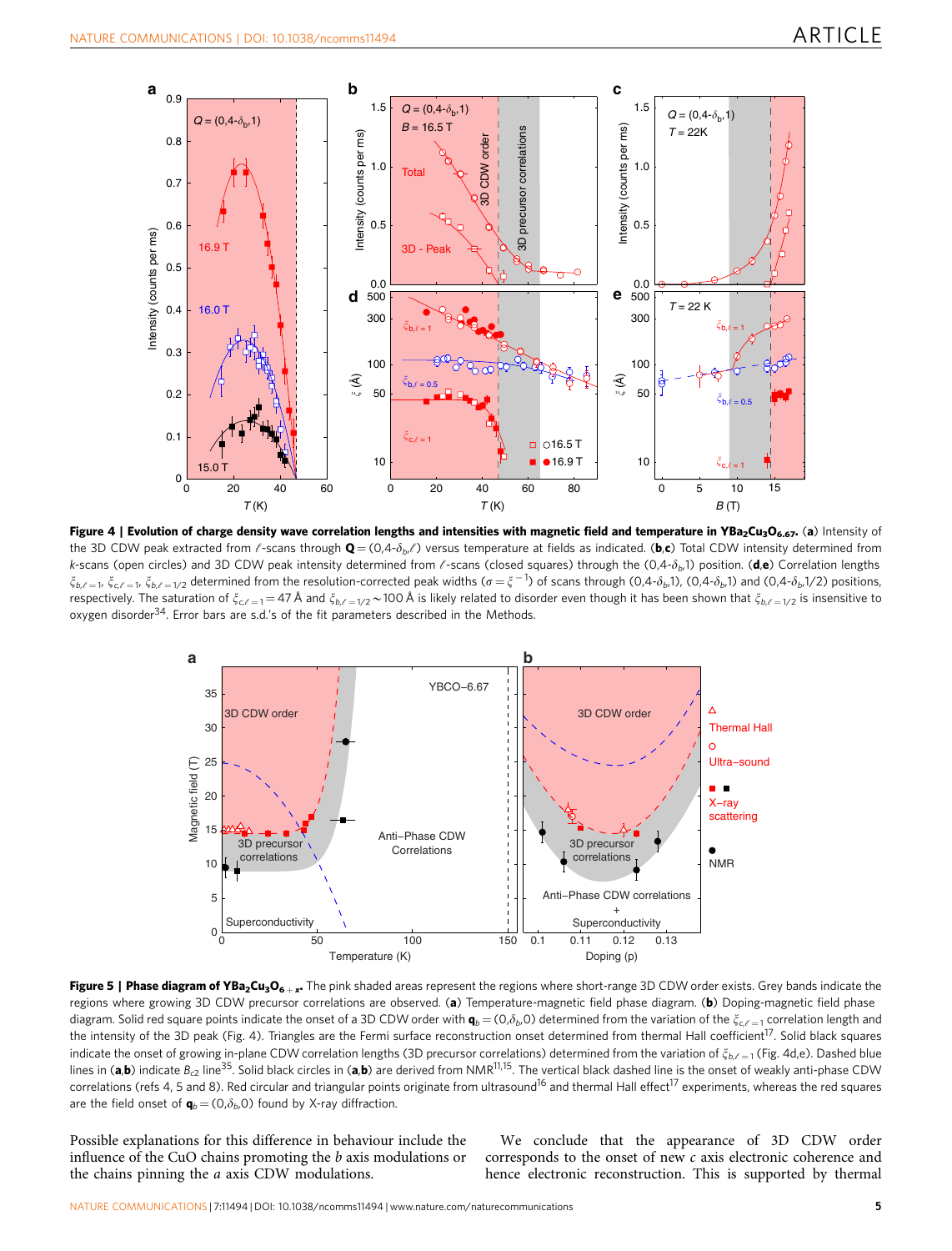<span id="page-6-0"></span>

| Table 1   YBCO samples investigated in this study. |                 |                |               |                 |             |             |
|----------------------------------------------------|-----------------|----------------|---------------|-----------------|-------------|-------------|
| x in YBCO                                          | Oxygen ordering | Doping level p | <b>T. (K)</b> | $B_c(T)$        | $\xi_b$ (b) | $\xi_c$ (c) |
| 6.51                                               | o-II            | 0.096          | 59            | >16.9           | —           |             |
| 6.60                                               | o-II            | 0.11           | 61.8          | $15.3 \pm 0.35$ | 48          | 4.5         |
| 6.67                                               | o-VIII          | 0.123          | 67            | $14.5 \pm 0.5$  | 80          | 4           |
| 6.75                                               | o-III           | 0.132          | 74            | >16.9           |             |             |
| YBCO, $YBa_2Cu_3O_{6+x}$ .                         |                 |                |               |                 |             |             |

YBCO, YBa<sub>2</sub>Cu<sub>3</sub>O<sub>6+x</sub>.<br>The correlation length  $\xi_b$  and  $\xi_c$  of the (0, $\delta_b$ 0) CDW order at the highest measured fields and lowest temperature are given in units of the lattice parameters b=3.87\AA(Å) and c=11.7 Å.

Hall conductivity measurements<sup>17</sup> that demonstrate Fermi surface reconstruction at the same field ([Fig. 5a\)](#page-5-0). At highest fields investigated,  $B = 16.9$  T, the structure of the CDW within individual bilayers involves the same breaking of mirror symmetry observed at zero field<sup>26</sup>, which has been posited to lead to Fermi surface reconstruction<sup>28,29</sup>.

#### Methods

Experimental details. Our experiments used 98.5 keV hard X-ray synchrotron radiation from the PETRA III storage ring at DESY, Hamburg, Germany. A 17 T horizontal cryomagnet<sup>[30](#page-7-0)</sup> was installed at the P07 beamline. Access to the  $(h,0,\ell)$ and  $(0, k, \ell)$  scattering planes was obtained by aligning either the  $a-c$  axes or the  $b-c$ axes horizontally, with the c axis approximately along the magnetic field and beam direction. The samples were glued to a pure aluminium plate on which was mounted a Cernox thermometer for measurement and control of temperature. With the high intensities of PETRA III, a small amount of beam heating of the sample was observed. By observing the effect of changes in beam heating (controlled by known attenuation) on the measured temperature of the 3D phase transition, we determined the effect of the beam on the sample temperature near 40 K. The sample heating at other temperatures was determined using the Cernox thermometer and a model of the heat flow from the sample to the aluminium plate. We estimate that there is an absolute uncertainty in our temperature determination of  $\pm$  2 K. The relative temperature uncertainty is smaller than this.

Four YBCO crystals with different in-planar doping and different oxygen chain structure were studied (Table 1). Except for the YBCO<sub>6.60</sub> sample, detailed descriptions of these crystals are found in refs 5,31,32. The  $YBCO_{6.60}$  sample was studied with the scattering plane defined by  $(k, k, 0)$  and  $(0, 0, \ell)$ . This configuration has the advantage that CDW modulations along both  $a$  and  $b$  axis directions could be accessed without reorienting the sample. The absence of  $\ell = 0,1$  CDW order along the *a* axis direction was checked using the  $(h,0,\ell)$  scattering plane.

**Data analysis.**  $h$ - and  $k$ -scans, as shown in [Fig. 3c,d,](#page-4-0) are fitted with a single Gaussian function on a weakly sloping background.  $\ell$ -scans with a well-defined peak at  $\ell = 1$  ([Figs 1j and 3a,b](#page-3-0)) are fitted using a two Gaussian functions. Corre-<br>lation langths  $\epsilon = 1/\epsilon$  are defined by the inverse Caussian e.d.  $\epsilon = (\epsilon^2 - \epsilon^2)^{0.5}$ lation lengths  $\xi = 1/\sigma$  are defined by the inverse Gaussian s.d.  $\sigma = (\sigma_{\rm meas}^2 - \sigma_{\rm R}^2)$ . The instrumental resolution  $\sigma_R$ —for a CDW reflection—was estimated at Bragg reflections near to the measured CDW reflections. Resolution-corrected correlation lengths are given in Table 1.

**Simulation of scattering profiles.** We use a simple Markov chain model<sup>[33](#page-7-0)</sup> of order  $m = 2$  to interpret the diffuse and  $\ell = 1$  scattering profiles, for example, in [Fig. 1j.](#page-3-0) A Markov chain is a stochastic series. Here we generate a series of two types of bilayer (A and B) corresponding to the phase of the displacement of the CDW in a given bilayer. We represent the bilayer type at position index  $i$  along the *c*-direction by a stochastic variable  $x_i$ . This can take either the value  $x_i = 1$ , denoting bilayer type A, or  $x_i = 0$  for type B. We create a series of bilayers starting, for instance, with an A bilayer, followed by a B. The probability  $P(x_i = 1)$  of adding an A bilayer at position *i*, preceded by  $x_{i-1}$  and  $x_{i-2}$  , in the series is given by:

$$
P(x_i = 1 | x_{i-1}, x_{i-2}) = \alpha + \beta x_{i-1} + \gamma x_{i-2}.
$$
 (1)

Clearly,  $P(x_i = 0) = 1 - P(x_i = 1)$ . Equation (1) is a recipe, using random numbers to represent the probabilities, to create a series of bilayers with a given amount of correlation built in. Let  $m_A$  ( $m_B = 1 - m_A$ ) be the fraction of A-type (B-type) bilayers in the series and  $P_1^{AA}$  the proportion of AA bilayer pairs separated by one lattice spacing. We choose  $\alpha = \frac{1}{2}(1 - \beta - \gamma)$  so tha A number ( $N \sim 500$ ) of stochastic series  $x_i$  ( $N_{\text{site}} = 100$ ) subject to a given  $\alpha$ ,  $\beta$  and  $\gamma$ are generated. The corresponding scattered intensity (assuming the single-unit cell structure from ref. 26) for each series is calculated and averaged.  $\beta$  and  $\gamma$  are adjusted to give the best fit to the data and  $P_1^{AA}$  is calculated.

#### **References**

1. Monceau, P. Electronic crystals: an experimental overview. Adv. Phys. 61, 325–581 (2012).

2. Hücker, M. *et al.* Stripe order in superconducting  $La_{2-x}Ba_xCuO_4$  for  $0.095 \le x \le 0.155$ . Phys. Rev. B 83, 104506 (2011).

- 3. Tranquada, J. M., Sternlieb, B. J., Axe, J. D., Nakamura, Y. & Uchida, S. Evidence for stripe correlations of spins and holes in copper oxide superconductors. Nature 375, 561 (1995).
- 4. Achkar, A. J. et al. Distinct charge orders in the planes and chains of ortho-III ordered YBa<sub>2</sub>Cu<sub>3</sub>O<sub>6 +  $\delta$ </sub> identified by resonant elastic x-ray scattering. *Phys. Rev.* Lett. 109, 167001 (2012).
- 5. Chang, J. et al. Direct observation of competition between superconductivity and charge density wave order in  $YBa_2Cu_3O_{6.67}$ . Nat. Phys. 8, 871-876 (2012).
- 6. Comin, R. et al. Charge order driven by Fermi-arc instability in  $Bi_2Sr_2 = xLa_xCuO_6 + \delta$ . Science 343, 390–392 (2014).
- 7. da Silva Neto, E. H. et al. Ubiquitous interplay between charge ordering and high-temperature superconductivity in cuprates. Science 343, 393–396 (2014).
- 8. Ghiringhelli, G. et al. Long-range incommensurate charge fluctuations in  $(Y,Nd)Ba<sub>2</sub>Cu<sub>3</sub>O<sub>6+x</sub>$ . Science 337, 821-825 (2012).
- Laliberté, F. et al. Fermi-surface reconstruction by stripe order in cuprate superconductors. Nat. Commun. 2, 432 (2011).
- 10. Tabis, W. et al. Charge order and its connection with Fermi-liquid charge transport in a pristine high- $T_c$  cuprate. Nat. Commun. 5, 5875 (2014).
- 11. Wu, T. et al. Incipient charge order observed by NMR in the normal state of YBa<sub>2</sub>Cu<sub>3</sub>O<sub>y</sub>, Nat. Commun. **6**, 6438 (2015).
- 12. Efetov, K. B., Meier, H. & Pepin, C. Pseudogap state near a quantum critical point. Nat. Phys. 9, 442–446 (2013).
- 13. Fradkin, E., Kivelson, S. A. & Tranquada, J. M. Theory of intertwined orders in high temperature superconductors. Rev. Mod. Phys. 87, 457–482 (2015).
- 14. Hayward, L. E., Hawthorn, D. G., Melko, R. G. & Sachdev, S. Angular fluctuations of a multicomponent order describe the pseudogap of  $YBa<sub>2</sub>Cu<sub>3</sub>O<sub>6+x</sub>$ . Science 343, 1336–1339 (2014).
- 15. Wu, T. et al. Magnetic-field-induced charge-stripe order in the high temperature superconductor YBa<sub>2</sub>Cu<sub>3</sub>O<sub>v</sub>. Nature 477, 191-194 (2011).
- 16. LeBoeuf, D. et al. Electron pockets in the Fermi surface of hole-doped high- $T_c$ superconductors. Nature 450, 533–536 (2007).
- 17. Grissonnanche, G. et al. Onset field for Fermi surface reconstruction in the cuprate superconductor YBCO. Preprint at.<http://arxiv.org/abs/1508.05486> (2015).
- 18. Doiron-Leyraud, N. et al. Quantum oscillations and the Fermi surface in an underdoped high-Tc superconductor. Nature 447, 565–568 (2007).
- 19. Vignolle, B. et al. Coherent  $c$ -axis transport in the underdoped cuprate superconductor  $YBa<sub>2</sub>Cu<sub>3</sub>O<sub>y</sub>$ . Phys. Rev. B 85, 224524 (2012).
- 20. Chang, J. et al. Nernst and Seebeck coefficients of the cuprate superconductor  $YBa<sub>2</sub>Cu<sub>3</sub>O<sub>6.67</sub>$ : A study of Fermi surface reconstruction. *Phys. Rev. Lett.* 104, 057005 (2010).
- 21. LeBoeuf, D. et al. Lifshitz critical point in the cuprate superconductor  $YBa<sub>2</sub>Cu<sub>3</sub>O<sub>y</sub>$  from high-field hall effect measurements. Phys. Rev. B 83, 054506 (2011).
- 22. LeBoeuf, D. et al. Thermodynamic phase diagram of static charge order in underdoped YBa<sub>2</sub>Cu<sub>3</sub>O<sub>y</sub>. Nat. Phys. 9, 79-83 (2012).
- 23. Sebastian, S. E., Harrison, N. & Lonzarich, G. G. Towards resolution of the Fermi surface in underdoped high-Tc superconductors. Rep. Prog. Phys. 75, 102501 (2012).
- 24. Gerber, S. et al. Three-dimensional charge density wave order in  $YBa<sub>2</sub>Cu<sub>3</sub>O<sub>6.67</sub>$ at high magnetic fields. Science 350, 949–952 (2015).
- 25. Wu, T. et al. Emergence of charge order from the vortex state of a high temperature superconductor. Nat. Commun. 4, 2113 (2013).
- 26. Forgan, E. M. et al. The nature of the charge density waves in under-doped  $YBa<sub>2</sub>Cu<sub>3</sub>O<sub>6.54</sub>$  revealed by x-ray measurements of the ionic displacements. Nat. Commun. 6, 10064 (2015).
- 27. Moudden, A. H., Axe, J. D., Monceau, P. & Levy, F.  $q_1$  charge-density wave in NbSe3. Phys. Rev. Lett. 65, 223–226 (1990).
- 28. Briffa, A. K. R. et al. Fermi surface reconstruction and quantum oscillations in underdoped YBa<sub>2</sub>Cu<sub>3</sub>O<sub>7</sub> – <sub>x</sub> modeled in a single bilayer with mirror symmetry broken by charge density waves. Phys. Rev. B 93, 094502 (2016).